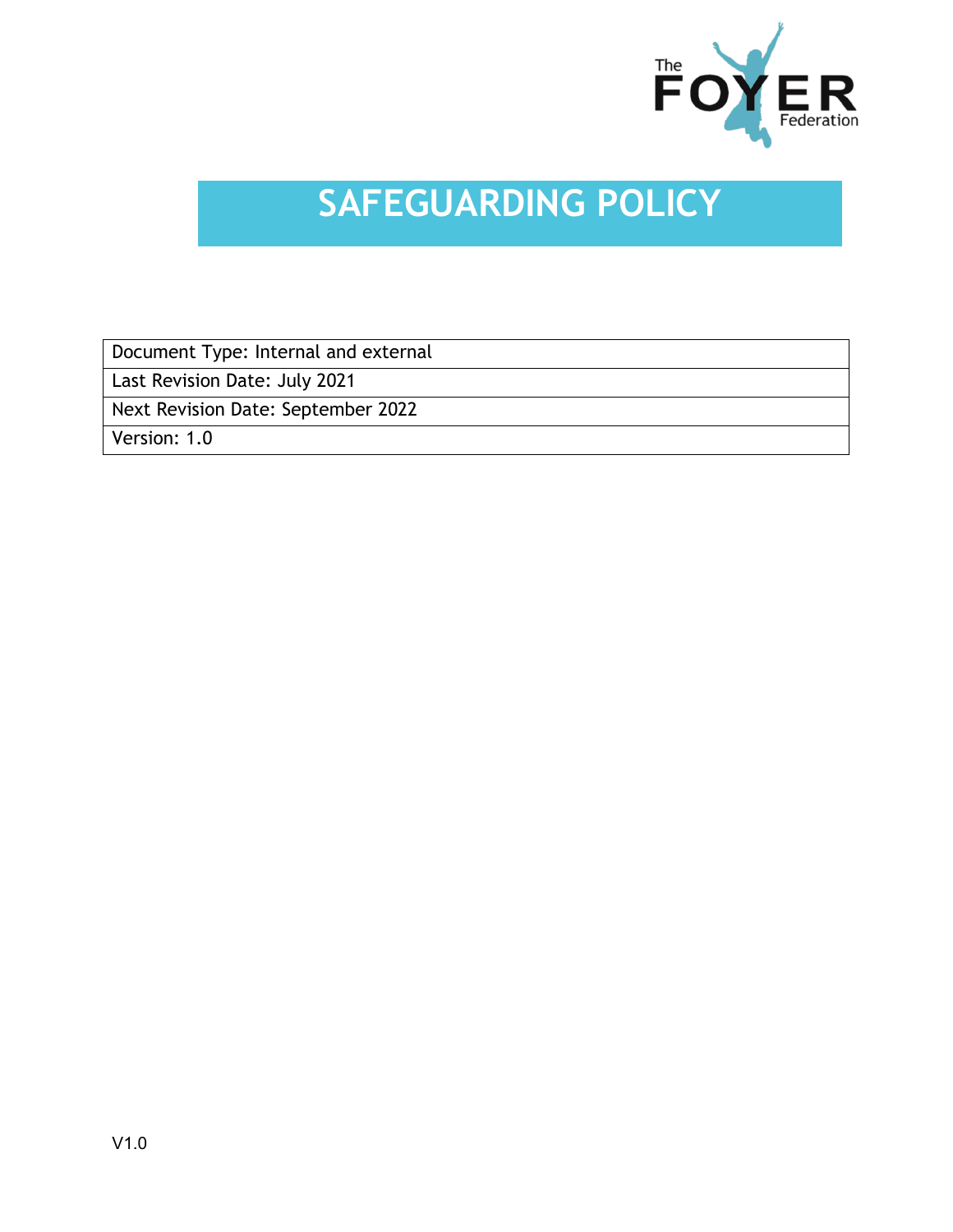## **The Foyer Federation named safeguarding lead**

Joel Lewis, 0207 430 2212, joel@foyer.net

## **Policy Purpose**

The Foyer Federation is committed to safeguarding the welfare of children, young people<sup>1</sup> and adults at risk. This policy outlines how the Foyer Federation creates a safe environment for them to thrive and the steps we will take to uphold this.

Our Safeguarding Policy applies to all Foyer Federation workers including employees, volunteers, consultants, partners, contractors and Trustees, providing them with the overarching principles that guide the approach to safeguarding at the Foyer Federation. This policy relates to the direct work of the Foyer Federation, with each Foyer in our membership referring to their own safeguarding policy and practice.

# **Legislation & Guidance**

Safeguarding of Vulnerable Groups Act 2006 Mental Capacity Act 2005 The Care Act 2014 Counter Terrorism and Security Act 2015 (Prevent) Children Act 2004 Children and Social Work Act 2017 Working Together to Safeguard Children 2018 (Guidance)

## **The Foyer Federation's Commitment to Safeguarding**

The Foyer Federation wants everyone who uses or has contact with our organisation to enjoy what we have to offer in safety. We believe that all children, young people and adults at risk whatever their age, culture, disability, gender, language, racial origin, religion or belief, or sexual identity, have the right to protection from harm, abuse or avoidable risk at all times and the right to live a thriving life.

In order to ensure this policy is fully implemented and that it ensures the safety and empowerment of all children, young people and adults at risk to live safe and well, the Foyer

 $1$  The Fover Federation defines young people as anyone up to, and including, the age of 25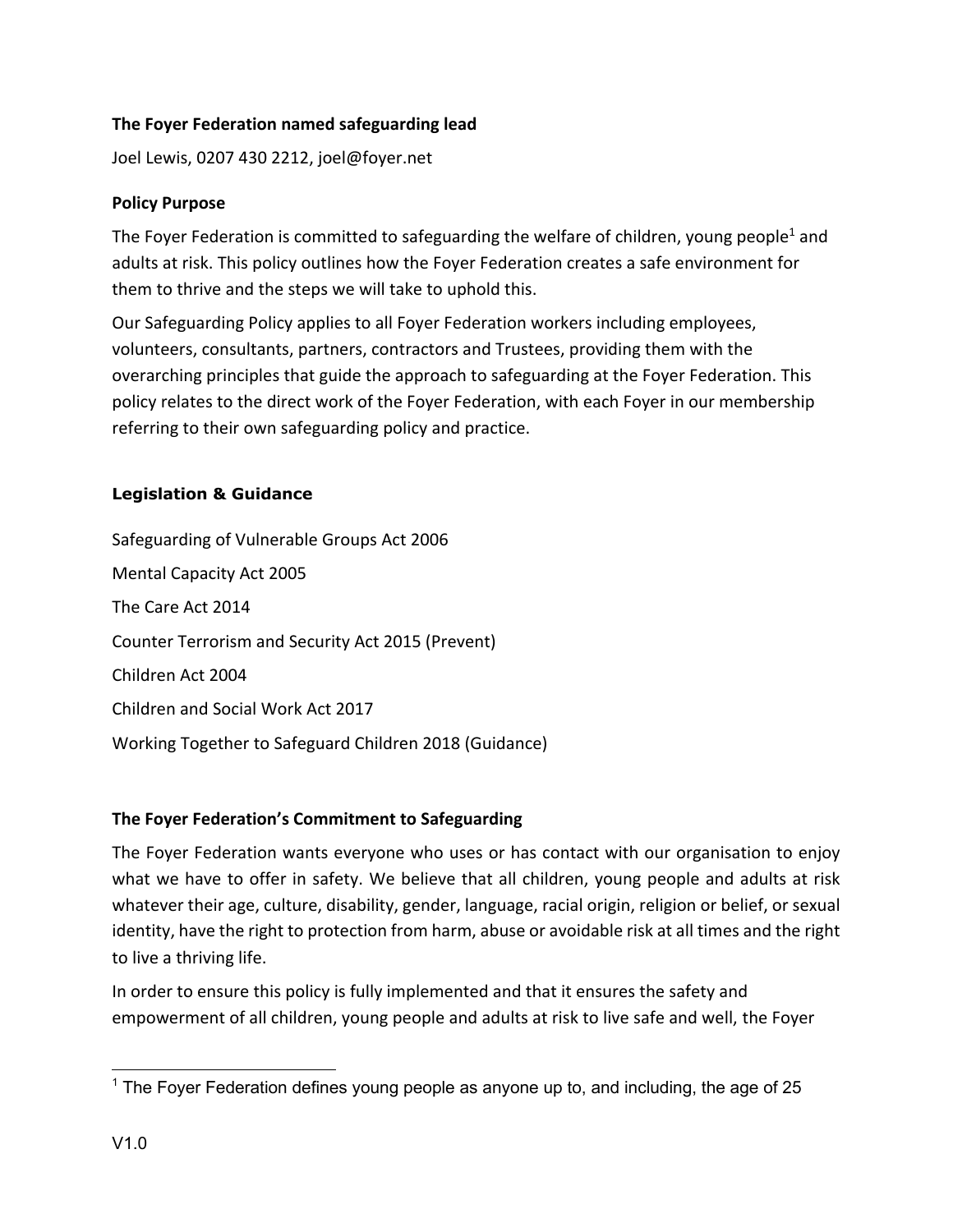Federation has in place detailed policies and procedures to nurture this environment and the workers creating it. This commitment is supported by the charity's leadership who support a whole organisation, co-produced approach to safeguarding.

## **Expectations of staff**

Everyone working for Foyer Federation has a responsibility to familiarise themselves with this safeguarding policy and the procedures that go with it. They must maintain a proper focus on the safety and welfare of children and vulnerable adults in all aspects of their work.

Anyone who works for Foyer Federation must inform their manager if they or any adult living in their household become(s) the subject of an allegation involving a safeguarding concern or abuse against a child or vulnerable adult. If anyone is in doubt whether a situation or allegation is relevant they should:

- Refer to the definitions of safeguarding and protection of vulnerable adults
- Seek advice from the Safeguarding Lead

If anyone is concerned that a child or vulnerable adult is at risk of being abused or neglected or is at any other risk, they should not ignore their suspicions and should not assume that someone else will take action to protect that person.

If anyone working for Foyer Federation is in any doubt about what to do, they should consult their line manager or Safeguarding Lead

## **Achieving High Safeguarding Standards**

The Foyer Federation is committed to a safeguarding culture that, both on or offline:

- Promotes people's strengths rather than defining them by their risk, whilst also responding to and meeting any immediate need.
- Shows respect for and an understanding of the rights, safety and welfare of the children, young people and adults at risk, ensuring they are at the centre of any decision making, involving them wherever possible.
- Takes a positive and informed approach to risk taking. The risk will be calculated, carefully managed and communicated. It is not our intention to stifle activities or eradicate all spirit of adventure from our work or programmes, or to replace the relationship of trust with suspicion.
- Listens and values the voices and experiences of everyone, ensuring:
	- transparency about what we do and what can be expected from us, including our publicly accessible policy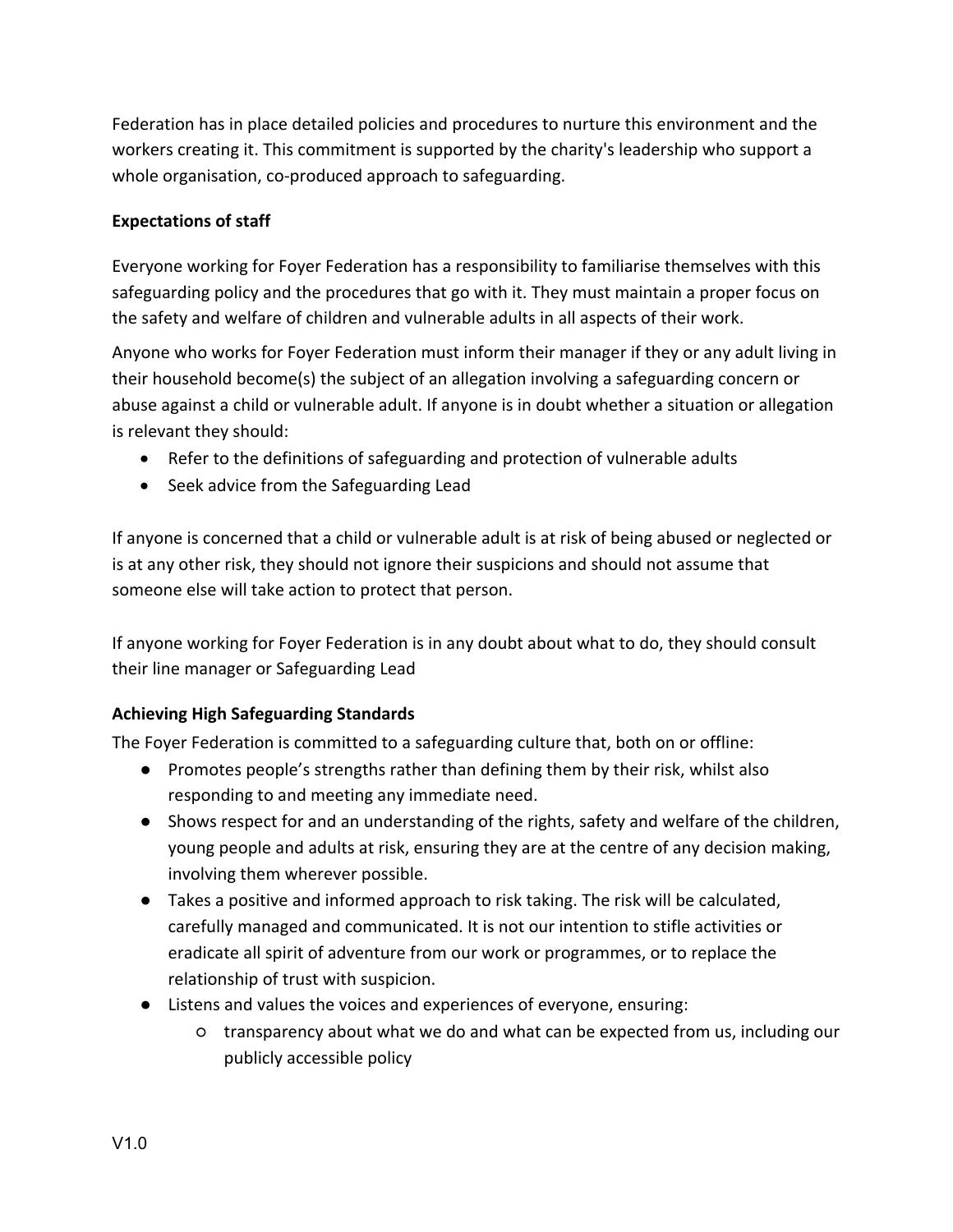- promoting how to voice concerns, complaints or feedback about anything they may be unhappy about
- Is committed to responding to and reporting concerns and will not undertake any investigation
- Ensures the safe recruitment of all employees and volunteers, providing appropriate induction, training and management is provided and that all persons working on behalf of the Foyer Federation conduct themselves in a way that reflects the principles of the Foyer Federation.
- Is committed to working in partnership to provide effective safeguarding and support.
- Ensures any allegations against staff, volunteers or other workers are acted on and managed appropriately.
- Encourages those working with the Foyer Federation to share any concerns and the use of whistleblowing or complaints procedures where needed.
- Records, stores and uses information professionally and securely, in line with data protection legislation and guidance. More information about this is available from the Information Commissioner's Office: ico.org.uk/for organisations.
- Ensures comprehensive and legally compliant policies and procedures that promote best practice in achieving safe people and places - both on and offline.
- Appoints a designated safeguarding lead, named Trustee responsible for safeguarding and complies with the safeguarding duties outlined by the Charity Commission.

## **The Foyer Federation, Foyers and Safeguarding**

All Foyers we work with have safeguarding policies and procedures in place that are checked by their local authority. In addition, members of the Foyer Federation network can complete accreditation that demonstrates their commitment to high standards of safeguarding.

It is therefore expected that Foyers manage safeguarding concerns independently at a local level. However, if the Foyer Federation were to become aware of any harm, abuse, or had any other concerns, we would ensure appropriate referrals took place.

## **Learning and improving**

The Foyer Federation is determined to keep improving our knowledge and understanding of how best to protect children and vulnerable adults. We will review our own practice regularly to check that we are placing the right emphasis on safeguarding in our work.

## **Key Contacts**

The Foyer Federation does not work directly with children, young people or adults at risk who are not already connected to a local service with their own safeguarding processes. Therefore,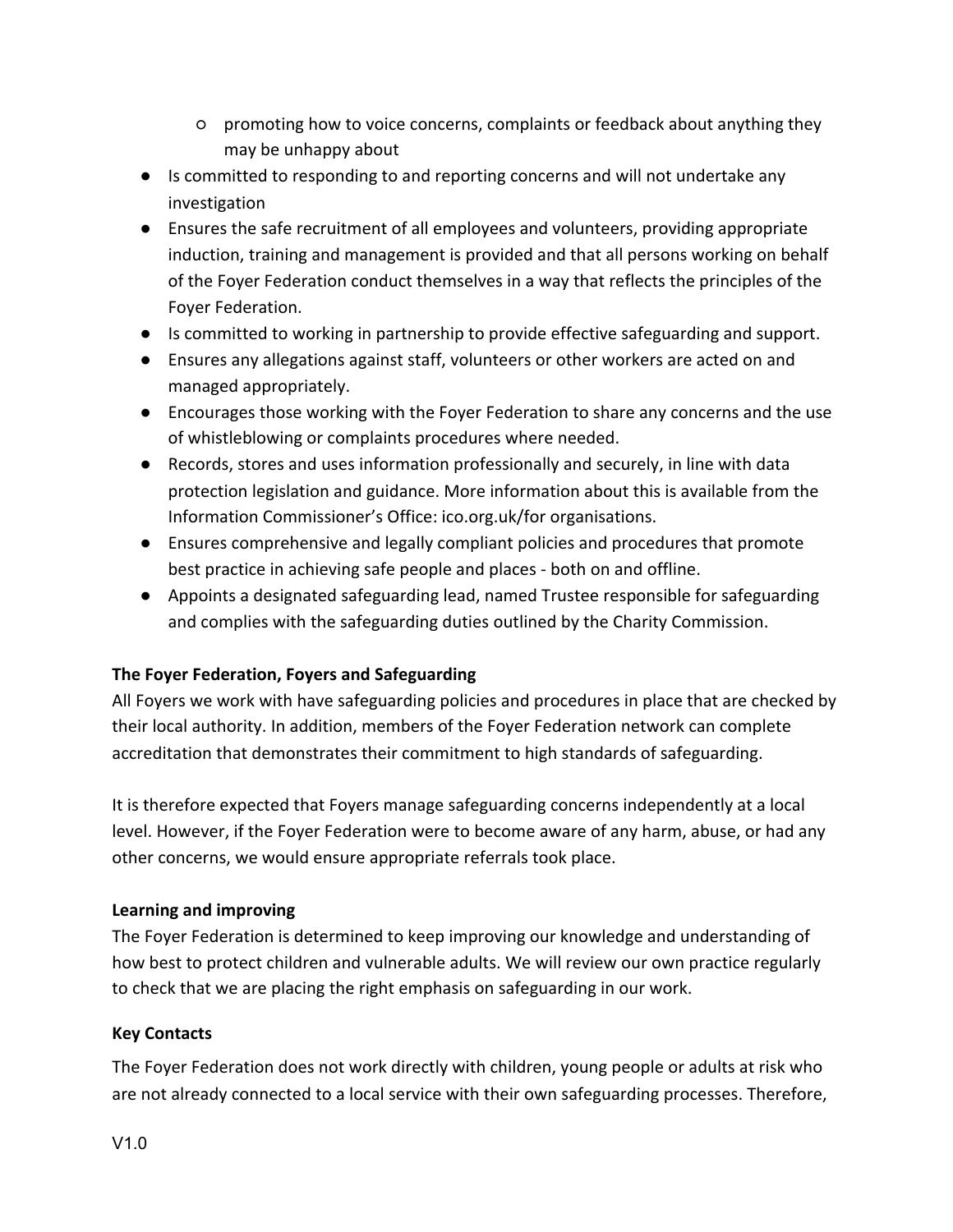we do not expect workers to answer phones or respond to emails outside of 9-5 office hours. In any emergency please call the Police on 999. For any other questions, queries, concerns of feedback the details our internal safeguarding leads are:

- Designated Safeguarding Lead: Joel Lewis, 0207 430 2212, joel@foyer.net
- Trustee Lead for Safeguarding: Kate Gillespie, kate.gillespie@ymcaderbyshire.org.uk

In addition, you could contact:

- NSPCC Helpline 0808 800 5000, for professional advice
- Samaritans 116 123, for emotional support

#### **Legislation and Policy Review**

This policy has been produced in line with relevant legislation and guidance. It will be reviewed annually, or in line with policy updates, whichever is first. Some notes on key legislation and guidance can be found below:

#### **PREVENT**

PREVENT is a key part of the Government's strategy to stop people becoming terrorists (often referred to as being radicalised) or supporting terrorism. Early intervention is at the heart of PREVENT in diverting people away from being drawn into terrorist activity. PREVENT happens before any criminal activity takes place. It is about recognising, supporting and protecting people who might be susceptible to radicalisation.

All staff should have an awareness of the PREVENT agenda and the various forms that radicalisation takes so that staff are able to recognise signs and indicators of concern and respond appropriately.

Any identified concerns as the result of observed behaviour or reports of conversations to suggest that the young person supports terrorism and/or extremism, must be reported to the named safeguarding lead immediately.

Where a young person is thought to be in need/or at risk of significant harm, and/or where investigations need to be carried out, it should be recognised that concerns of this nature, in relation to violent extremism, are most likely to require a police investigation (as part of the Channel process); and therefore needs to be referred to the Foyer where the young person resides